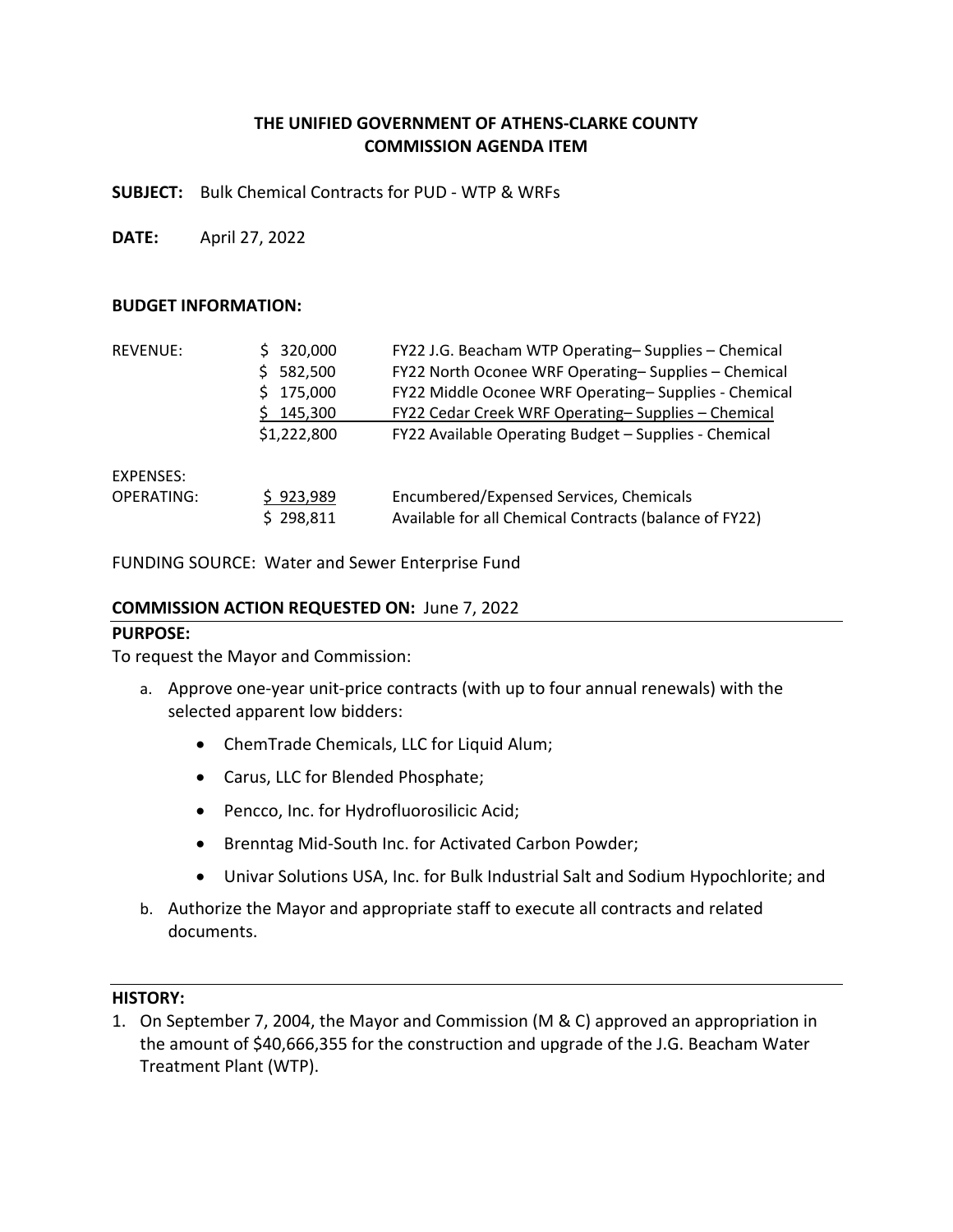- 2. On July 1, 2008, the M & C approved an appropriation in the amount of \$38,301,800 for construction of the Cedar Creek Water Reclamation Facility (WRF).
- 3. On July 1, 2008, the M & C approved an appropriation in the amount of \$107,295,955 for construction of the North Oconee WRF.
- 4. On August 5, 2008, the M & C approved an appropriation in the amount of \$57,659,600 for the construction and upgrade of the Middle Oconee WRF.
- 5. On May 5, 2021, Chemtrade Chemicals requested an 8.6% price increase on Liquid Alum to be effective on July 1, 2021. This request was based on the increased costs of transportation.
- 6. On November 30, 2021, Carus, LLC requested an additional 61.4% price increase on Blended Phosphate to be effective on January 1, 2022. This request was based on the price increases in energy costs for production, transportation costs, and lower availability of raw materials as China has halted exports of phosphate through June 2022.
- 7. On November 30, 2021, Chemtrade Chemicals requested an additional 22.6% price increase on Liquid Alum to be effective on January 1, 2022. The requested price increase was due to factors including raw material and transportation price increases. Sulfuric Acid, a key raw material, has seen a 165% price increase in the last year. Availability of qualified and safe drivers has also decreased significantly during the last year.
- 8. On December 10, 2021, based on requested price increases and the recommendation of the ACCGov Purchasing Division, PUD requested formal sealed solicitation of bulk chemicals.
- 9. On March 11, 2022, the Purchasing Division issued BID #01062 for bulk chemicals used at the water treatment plant and water reclamation facilities.
- 10. On March 25, 2022, nine chemical vendors bid on the bulk chemicals in response to BID #01062.

# **FACTS & ISSUES:**

- 1. The WTP and WRFs use several chemicals in their processes for treatment to meet Federal and State regulations. The WTP uses chemicals to treat raw water into potable drinking water for delivery to the rate payers of ACC. The WRFs use chemicals to assist in the biological treatment of the wastewater prior to discharging to waters of the State. Below are the chemicals and their uses in the treatment processes.
	- As a coagulant and flocculant, alum removes turbidity, total organic carbon (TOC), suspended solids and colloidal color and reduces biochemical oxygen demand (BOD). The WTP and the three WRFs use on average 1,175 dry tons of Alum per year.
	- The WTP uses an average of 10,000 gallons of Blended Phosphate per year. As a corrosion inhibiter, blended phosphate effectively controls corrosion in ferrous and non‐ferrous metals and alloys that are in found in water distribution system piping.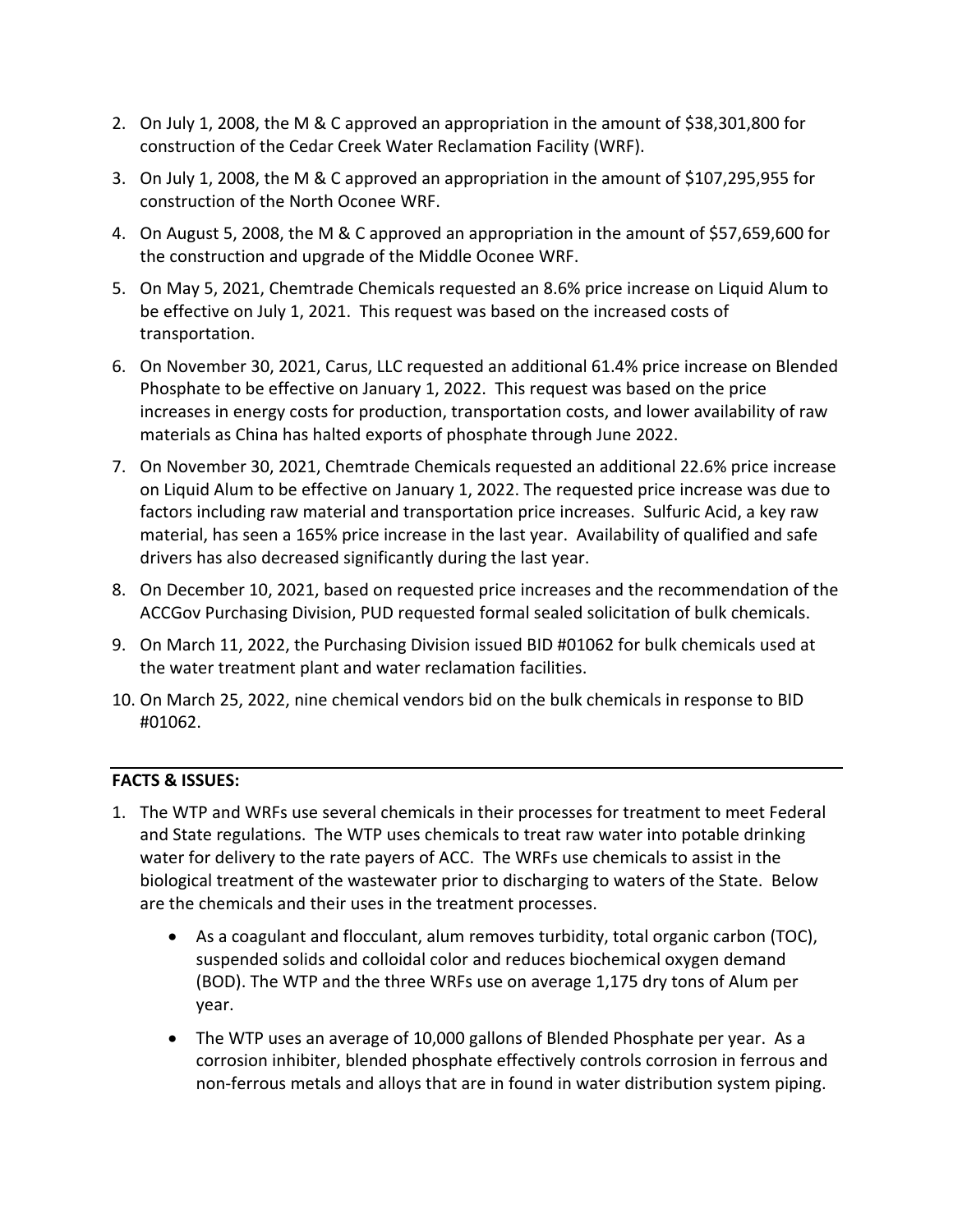- Salt is used at the WTP for the onsite generation of Sodium Hypochlorite. Sodium Hypochlorite is used to provide disinfection at the WTP and to provide a disinfection residual in the distribution system. Three hundred tons of salt per year are used in this process.
- The WTP uses 82 tons of Hydrofluorosilicic Acid on average per year in accordance with the State of Georgia Rules and Regulations. Hydrofluorosilicic Acid is the most commonly used method for providing fluoride to water treatment.
- The WTP and the three WRFs use an average of 27,000 gallons of Sodium Hypochlorite per year. The WTP uses it as a secondary disinfection if the primary system is not in service. The three WRFs use it in their in‐plant non‐potable re‐use systems for disinfection use.
- Powdered Activated Carbon is used to remove compounds that result in taste and odor problems and to provide clean and pleasing water to the ratepayers of ACC. The WTP uses 10 tons per year of Powdered Activated Carbon for this process.
- 2. Nine bidders for BID #01062 were deemed responsive to qualifications. A tabulation of the unit‐price bids received is in **Attachment #1**.
- 3. The Public Utilities Department recommends the apparent low bidders for each of the following chemicals:

| Chemical                    | Company                          | <b>Bid Price</b>             |
|-----------------------------|----------------------------------|------------------------------|
| Aluminum Sulfate            | Chemtrade Chemicals US, LLC      | \$438,875 @ \$365/dry ton    |
| <b>Blended Phosphate</b>    | Carus, LLC                       | $$95,760 @ $9.576/$ gallon   |
| <b>Bulk Industrial Salt</b> | Univar Solutions USA, Inc.       | \$79,200 @ \$264/ton         |
| Hydrofluorosilicic Acid     | Sterling Water Technologies, LLC | \$36,244@\$442/ton           |
| Sodium Hypochlorite         | Univar Solutions USA, Inc.       | \$ 69,390 @ \$2.57/gallon*   |
|                             | Univar Solutions USA, Inc.       | $$91,800 \ @ \ $3.40/$ tote* |
| <b>Activated Carbon</b>     | Brenntag Mid-South Inc.          | 19,800 @ \$1,980/ton         |

\*Cedar Creek Water Reclamation uses totes. The three other facilities use bulk Sodium Hypochlorite.

- 4. With the market volatility of these products and with recommendation of Purchasing, PUD may accept quarterly price increases. These increases are dependent on justification from the product vendor if received 30 days prior to the next quarter.
- 5. This recommendation is consistent with the M & C Strategic Commitments:
	- Healthy, Livable, Sustainable Athens-Clarke County
	- Safe and Prepared Community

### **OPTIONS:**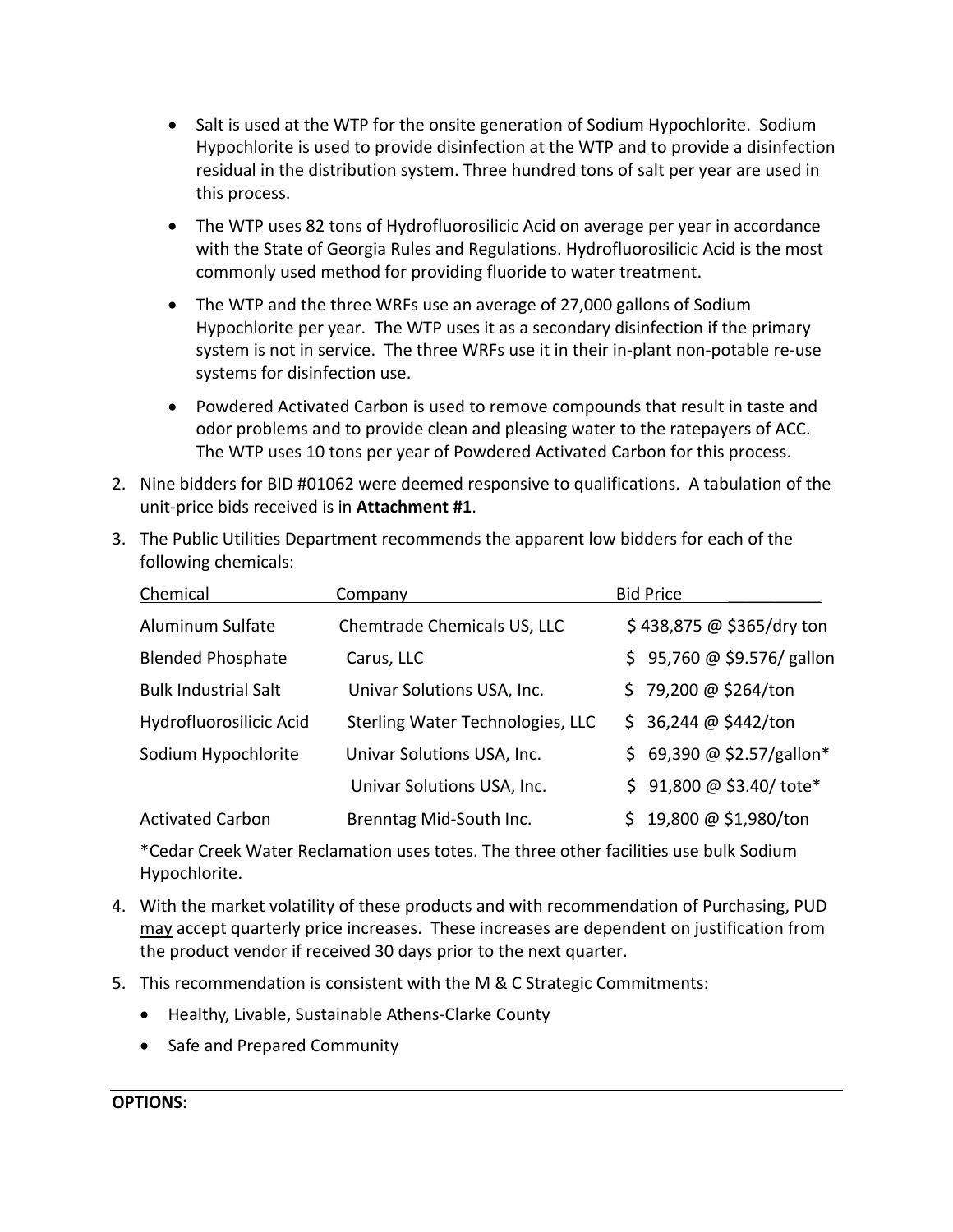- 1. Mayor and Commission:
	- a. Approve one‐year unit‐price contracts (with up to four annual renewals) with the selected apparent low bidders:
		- ChemTrade Chemicals, LLC for Liquid Alum;
		- Carus, LLC for Blended Phosphate;
		- Pencco, Inc. for Hydrofluorosilicic Acid;
		- Brenntag Mid-South Inc. for Activated Carbon Powder;
		- Univar Solutions USA, Inc. for Bulk Industrial Salt and Sodium Hypochlorite; and
	- b. Authorize the Mayor and appropriate staff to execute all contracts and related documents.
- 2. Mayor and Commission deny the request.
- 3. Mayor and Commission defined option.

### **DEPARTMENT RECOMMENDED ACTION:** Option 1 a & b

## **DEPARTMENT: Public Utilities**  Prepared by: Hollis Terry IV

Hallis

4/27/22

Hollis Terry IV **Date:** 

**ADMINISTRATIVE COMMENTS:** 

# **ADMINISTRATIVE RECOMMENDATION:** Option 1 a & b

Jui M. Willi

Manager Date:

May 11, 2022

### **ATTACHMENTS:**

Attachment # 1 ‐ Bid